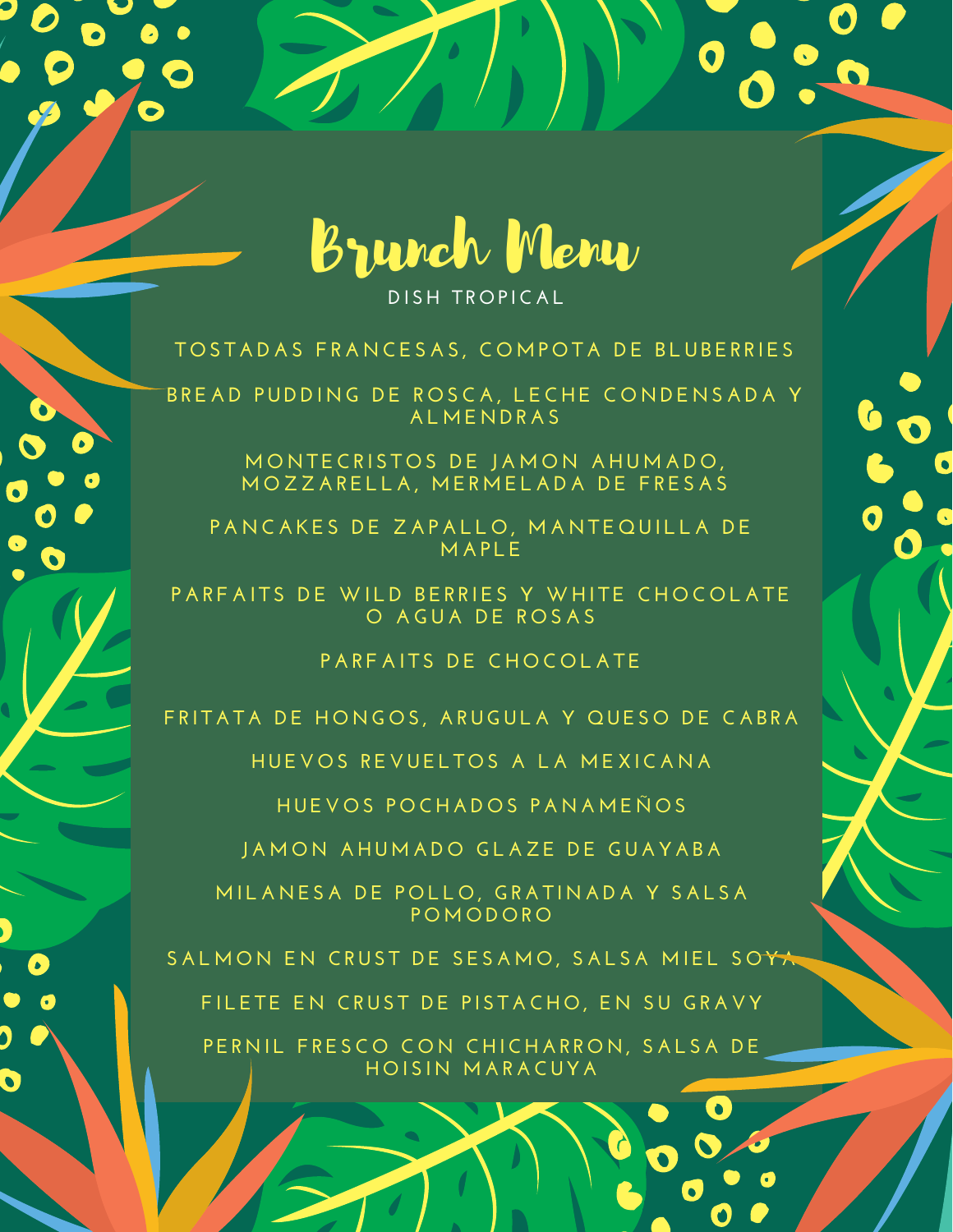

O

**DI S H T R O P IC A L**

**P E N N E A L A V O DK A C O N B O L O G N E S A M C N C H E E S E DE T O CI N O T RUF A D O** MC N CHEESE DE ESPINACA Y ALCACHOFAS RAVIOLONI DE POLLO, SALSA VODKE ROSÉ TORTELLINI DE RICOTTA CON SALSA BECHAMELDE **H O N G O S T RUF A D O S**

LASAGNAS TODAS LAS DEL MENU DE PLATTERS

**B A O S DE PUE R Q UI T O S A L A H O I S I N**

**T O S T A D A S DE C A R N I T A S DI Y**

TRINCHOS DE CAMARONES SALSA SPICY MAYO

**T A T A K I DE A TU N , S A L S A S E S A M E**

SPICY TUNA OR SPICY SALMON TARTARE CON CONCOLONES DE ARROZ O WANTONCITOS

**L E T TUCE WR A P S DE R ICE N O DDL E S A L CUR RY**

 $\mathbf{C}$